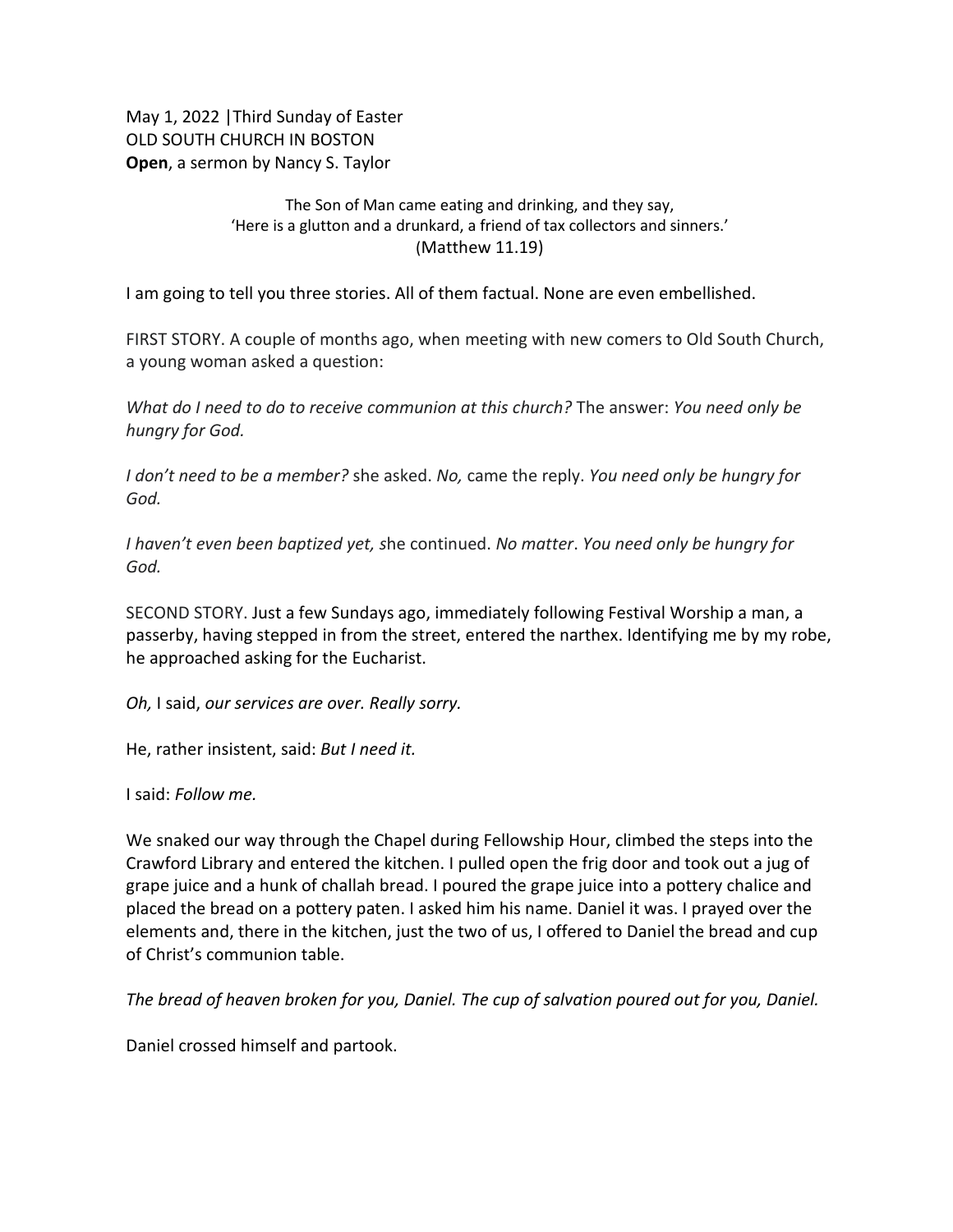After partaking, Daniel looked at me and said: *I needed that. I needed it badly. Thank you.*  And, with that, he was gone.

There are many Christians out there, many churches -- maybe the majority -- who would denounce such sacramental generosity as irresponsible; as theologically negligent; as slipshod, overly casual.

There are a great many churches which practice Closed Communion, meaning that the sacrament is reserved for members of that denomination…or in some cases, only members of that church, or in other cases, only members who are *also* and simultaneously "[properly](https://canonlaw.ninja/?nums=843%C2%A71)  [disposed](https://canonlaw.ninja/?nums=843%C2%A71)," and who have "[sufficient knowledge and careful preparation.](https://canonlaw.ninja/?nums=913)"

At Old South Church in Boston, by contrast, we practice Open Communion. (Closed Communion and Open Communion are actual ecclesiastical terms. You can look them up on Wikipedia.) We practice Open Communion at Old South Church because, as it turns out, Jesus was sloppy, extravagant, and calculatingly generous with his invitations to the table: to the meals, suppers, and picnics he was forever planning and hosting.

He never put a thought about who would be seated next to whom. He drove the disciples crazy with his lax and unconventional ideas about dinner parties. All he wanted was for everybody to gather, to be at the table, and share food and conversation.

And so, there's a lot of eating that goes on in the New Testament, all of it centered around Jesus, to the point that some even think it somewhat scandalous. In fact, those offended by Jesus' hosting of suppers accused him of being "a glutton and a drunkard". (Luke 7.34 | Matthew 11.19) He wasn't either of those.

What Jesus was, was a masterful host. An ebullient conversationalist. An exquisite story teller. He was possessed of a marvelous sense of humor. In his presence, you felt welcome, wanted, noticed, and cherished. He brought people together and, oh, the meals! Fresh bread torn from a warm loaf and dipped in oil, the passing of a jug of wine, fish grilled over an open fire, ripe olives and succulent figs, not to mention the songs, the stories, the hearty greetings, the hale: Welcome in! Pull up a chair! Here's a plate! Have some wine!

The feasting that happened around Jesus – that happened *because* of Jesus – was glorious and convivial. You wanted to be there.

And so it was that he earliest symbol for Jesus wasn't the cross. It wasn't the dreaded symbol of execution; of Rome's horrific display of the stone, cold power of empire. No, the earliest symbol used by Jesus' earliest followers was an emblem of the meals to which they were so often treated, and by which they would remember him. The earliest symbol for Jesus was a fish. It was two arched lines, meeting at the front to conjure the face of a fish. And those same arched lines crossed at the end to conjure a fish's tail. The fish symbolized the miracle of the loaves and fishes: the miracle in which Jesus produced enough to feed 5000 people,